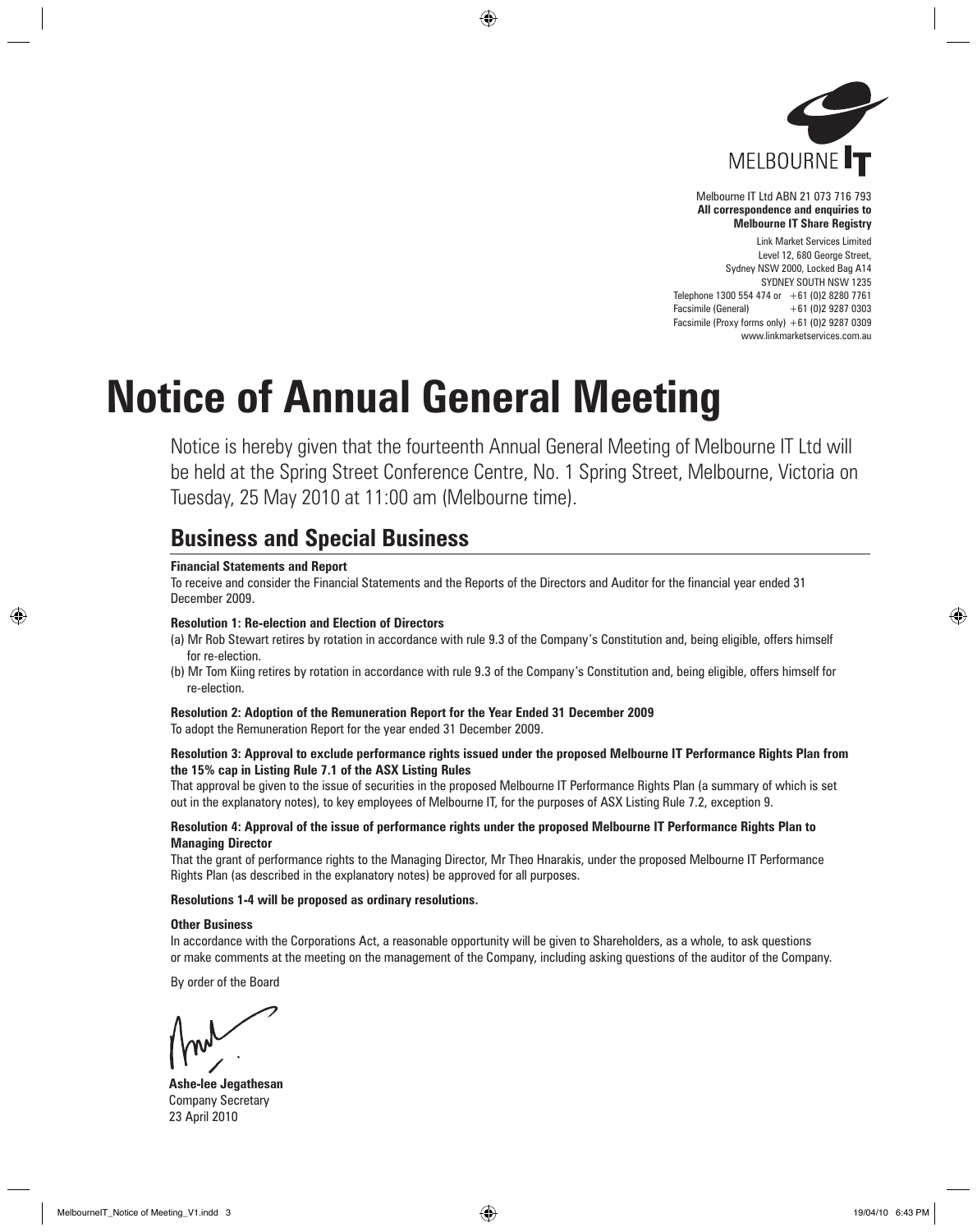## **Explanatory Notes**

#### **Business and Special Business**

#### **Financial Statements and Report**

The Annual Report, Financial Statements and the reports of the Directors and the auditor for the year ended 31 December 2009 will be presented for consideration. The Annual Report is available on Melbourne IT's corporate website (http://corporate.melbourneit.com.au).

#### **Resolution 1: Re-election and Election of Directors**

Personal particulars for Mr Stewart and Mr Kiing are set out below.



**Resolution 1(a): Mr Rob Stewart Resolution 1(b): Mr Tom Kiing** 

Mr Stewart is a company director and management consultant. He was National Managing Partner of Minter Ellison, one of Australia's leading law firms, for eleven years, retiring in June 1999. He was also a non-executive director of Memtec Ltd, a high technology filtration company, from 1988 until 1997. Memtec listed on NASDAQ and then the New York Stock Exchange prior to being taken over by a US company in 1997.

Mr Stewart spent five years with Pacific Dunlop from 1976 to 1981 in a variety of general management positions within the Footwear Group. He is a non-executive director of Mitchell Communication Group Limited, Australia's largest independent media buying and communications planning group; Chairman of C E Bartlett Pty Ltd, one of the leading manufacturers in Australia of quality products in the fabrication of synthetic and canvas fabrics; a director of QSR International Pty Ltd, which produces the world's leading qualitative research software; and President of the Baker IDI Heart and Diabetes Research Institute, Australia's premier health and research institute tackling the problems of obesity, diabetes and cardiovascular disease.

Mr Stewart was appointed to the Melbourne IT Board on 14 September 1999 and held the position of Chairman until 31 October 2009.



Mr Kiing is a director of Bridge Capital Pty Ltd, an Australian technology investment firm that manages a portfolio of investments in the IT sector. He currently sits on the Boards of: Jumbuck Ltd, an ASX listed mobile applications company; SII International, a world leader in visual intelligence software; and The Atomic Group, an integrated sports and entertainment company in Australia. Mr Kiing is also co founder of Tarazz.com, an Asian based ecommerce portal.

Mr Kiing has extensive experience in mergers and acquisitions, capital markets and corporate finance. He travels extensively through the ASEAN region to promote a wide range of Australian investment opportunities to Asian institutions and private investors.

Mr Kiing was appointed to the Board on 19 December 2002.

The Board (other than Mr Stewart and Mr Kiing, in relation to their own re-election) recommends that you vote in favour of resolutions 1(a) and (b).

#### **Resolution 2: Adoption of Remuneration Report by ordinary resolution**

In accordance with the requirements of the Corporations Act, the Board is submitting its Remuneration Report to shareholders for consideration and adoption by way of advisory resolution. This resolution does not bind the Directors of the Company. The Remuneration Report sets out the remuneration policy for the Company and explains the remuneration arrangements in place for the Managing Director, senior executives and non-executive directors.

The Remuneration Report is presented within the Directors' Report of the Melbourne IT Limited 31 December 2009 Annual Report. It is also available on Melbourne IT's corporate website (http://corporate.melbourneit.com.au).

A reasonable opportunity will be provided for shareholders to ask questions about or to make comments on the Remuneration Report at the meeting.

The Board recommends that shareholders vote in favour of resolution 2.

#### **Resolution 3: Approval to exclude performance rights issued under the Melbourne IT Performance Rights Plan from the 15% cap in Listing Rule 7.1 of the ASX Listing Rules**

Broadly speaking, without shareholder approval, the ASX Listing Rule 7.1 prohibits the Company from issuing securities which, in aggregate, exceed 15% of the fully paid ordinary share capital of the Company in any 12 month period. ASX Listing Rule 7.2 exception 9 provides that Listing Rule 7.1 does not apply in respect of the issue of securities by the Company under an employee incentive scheme if the scheme has been approved by shareholders within 3 years from the date of issue of the relevant securities. Accordingly, the Board requests the approval of the shareholders to exclude any securities issued to employees or directors under the new Melbourne IT Performance Rights Plan ("Plan") from the 15% cap in Listing Rule 7.1. This approval will apply for 3 years from the date of this meeting. Summary of the key terms of the proposed Plan:

• Form of grant: the performance rights ("rights") granted under the Plan will provide eligible employees with a contractual right to a future grant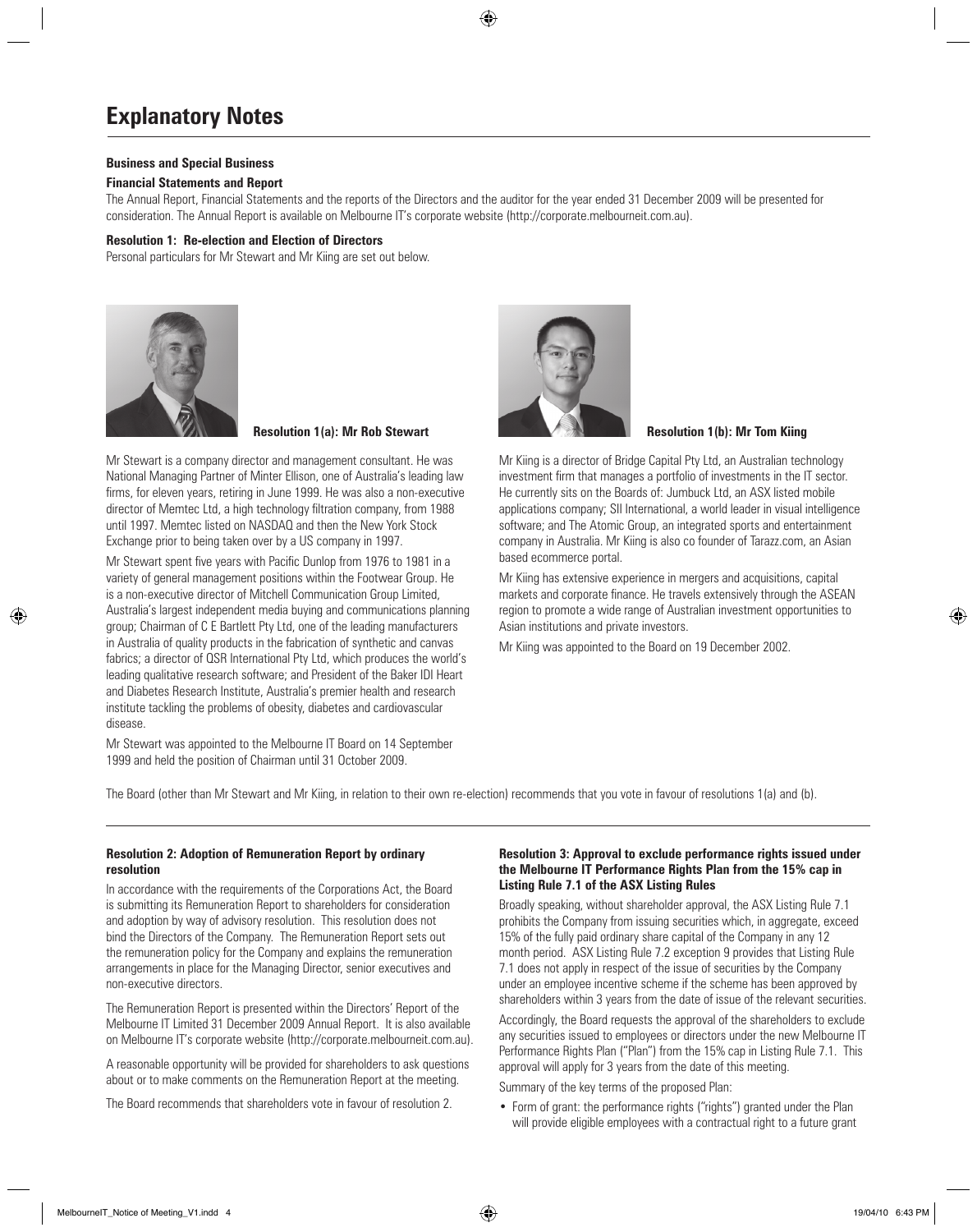of an ordinary share in the Company, subject to the performance hurdles being met.

- Eligible employees: The Plan will be limited to senior employees (to be selected by the Board (or its nominee)) whose decisions have an impact time horizon of at least 2-3 years. Approximately 30 employees, including the Managing Director, Executives and other critical and high potential employees may be eligible to participate in the Plan. Eligible employees outside Australia will participate in a "phantom plan" which will mirror the proposed Plan.
- Quantum of rights: The number of rights offered each year will be determined by the Board and will vary depending on the sum total of the fixed salaries of eligible employees. It is proposed that rights are offered based on a percentage of an eligible employee's fixed salary (excluding any benefits or short term incentive payments) ranging from 15% to 60% (depending on the level of the employee). Based on current ranges, it is anticipated that between 1,000,000 and 1,300,000 rights would be offered in 2010, and that this total number would increase over the 3 year period.
- Timing of Awards: Eligible employees may be offered rights only once in each calendar year. However, the Board may at its discretion make an additional award or offer of rights in exceptional circumstances on another occasion in the same year to new senior level eligible employees.
- Grant price/exercise price: The rights would be issued at a "zero" grant price. There will no exercise price payable on exercise of the performance rights.
- Term of grant: 4 years in total (3 year performance period and a further year in which eligible employees may exercise their rights).
- Shares on exercise: the Board may at its discretion either issue new shares or procure the transfer of shares to an eligible employee on exercise of performance rights.
- Performance Hurdle / Vesting conditions: Exercise of any rights issued under the Plan will be subject to (a) continued employment with the Company at the time of vesting and (b) certain performance hurdles being met. It is proposed that the performance hurdles be measured as to 50% based on Earnings per Share (EPS) growth (calculated after adjusting for designated capital management type initiative and other distortionary factors, as determined by the Board in its discretion) and 50% based on relative Total Shareholder Return (TSR). Testing of the performance hurdles will occur once on the third anniversary of the grant date or on such other date as may be determined by the Board ("Test Date").
	- (a) EPS: At the Test Date, EPS growth (as described above) is measured against the base year (i.e. financial year ending prior to grant), and:
		- If the EPS growth is below 7.5% (compound), vesting of the EPS performance rights would be zero;
		- If the EPS growth is between 7.5% (compound) and 12.5% (compound), vesting of the EPS performance rights would be 50-100% (on straight-line incremental scale);
		- If the EPS growth is at or above 12.5% (compound), vesting of the EPS performance rights would be 100%.
	- (b) TSR: At the Test Date, TSR would be percentile ranked against a peer group of companies from the S&P / ASX Small Ordinaries Index (to be selected by the Board at the time of grant so as to set an appropriate comparator group), and:
		- If the Company's TSR is below the 50th percentile, vesting of the TSR performance rights would be zero;
		- If the Company's TSR is between the 50th and 75th percentile, vesting of the TSR performance rights would be 50-100% of the TSR performance rights (on a straight line incremental scale at 2 percentage points per 1-percentile increment in TSR); and
		- If the Company's TSR is at or above the 75th percentile, vesting of the TSR performance rights would be 100%.
- Non transferable: performance rights granted to an employee under the Plan are not transferable.
- Lapse of rights: performance rights will lapse on expiry of the term of performance right, or where the employee ceases employment in particular circumstances.
- Cessation of employment: Unless the Board otherwise determines, eligible employees who cease employment prior to vesting will generally forfeit their unvested performance rights except in circumstances approved by the board, such as death, or cessation due to total or permanent disability, or some redundancy circumstances.
- Forfeiture of shares: the Board may impose forfeiture conditions in respect of shares allocated to an eligible employee on exercise of performance rights.
- Disposal restrictions: The Board may impose disposal restrictions in respect of shares allocated to an eligible employee on vesting of performance rights.
- Change of Control: this will be within the Board's discretion to determine.

No securities have been issued under the proposed Plan previously. The Board proposes to finalise the formal terms of the Plan in May 2010. A copy of the rules of the Plan (once finalised) will be available at www.corporate.melbourneit.com.au.

#### **Voting Exclusion Statement**

In accordance with ASX Listing Rule 14.11, the Company will disregard any votes cast on this resolution by any director eligible to participate in the proposed Plan and their associates. However, the Company need not disregard a vote if:

- (a) it is cast by a person as proxy for a person who is entitled to vote in accordance with the directions on the proxy form; or
- (b) it is cast by the person chairing the meeting as proxy for a person who is entitled to vote, in accordance with a direction on the proxy form to vote as the proxy decides.

The Board (other than the Managing Director, who has a direct interest in resolution 3) recommends that shareholders vote in favour of resolution 3.

#### **Resolution 4: Approval of Performance Rights to be issued to Managing Director**

The information set out below is based upon the requirements of ASX Listing Rule 10.15A.

The performance rights will be issued at a "zero" grant price by the Company to Mr Hnarakis. The maximum number of performance rights proposed to be issued to Mr Hnarakis over the three year period will not exceed 600,000. This maximum number is an estimate only, with the actual number of performance rights to be granted to be determined each year during the three year period for which approval is sought, in accordance with the following formula:

| Maximum              | 60% of Mr Hnarakis' fixed base salary              |
|----------------------|----------------------------------------------------|
| number of rights $=$ |                                                    |
| to be issued         | Share price calculated in accordance with the Plan |

It is anticipated that the first tranche would be issued in July 2010, and, in any event, no later than three years after the date of this general meeting.

The key terms of the proposed Plan are described in the summary under the notes to Resolution 3 above. Details of any performance rights issued to Mr Hnarakis will be published in each annual report of the Company relating to the period in which any performance rights have been issued. Any additional persons to whom ASX Listing Rule 10.14 applies, who become entitled to participate in the proposed Plan after the resolution is approved, and who